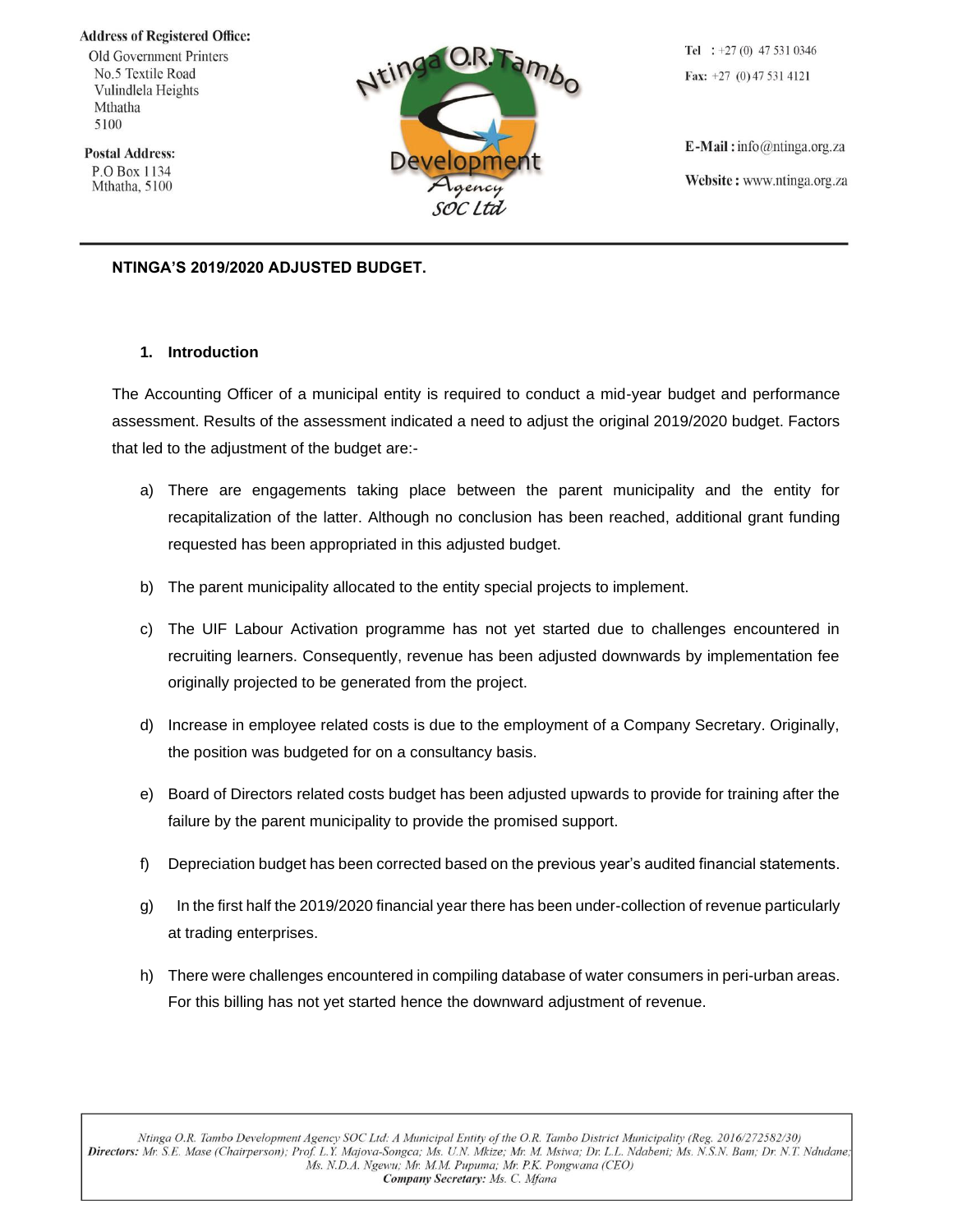#### **Address of Registered Office:**

Old Government Printers No.5 Textile Road Vulindlela Heights Mthatha 5100

**Postal Address:** 

P.O Box 1134<br>Mthatha, 5100



Tel :  $+27(0)$  47 531 0346 Fax:  $+27$  (0) 47 531 4121

E-Mail: info@ntinga.org.za

Website: www.ntinga.org.za

### **2. Budget Tables**

## **2.1 Statement of Financial Performance**

| <b>Description</b>                                                        | 2016/2017              | 2017/2018              | 2018/19                |                                     |                                     |
|---------------------------------------------------------------------------|------------------------|------------------------|------------------------|-------------------------------------|-------------------------------------|
| Rands                                                                     | <b>Audited Outcome</b> | <b>Audited Outcome</b> | <b>Audited Outcome</b> | 2019/2020 Original<br><b>Budget</b> | 2019/2020 Adjusted<br><b>Budget</b> |
| <b>Revenue by Source</b>                                                  |                        |                        |                        |                                     |                                     |
|                                                                           |                        |                        |                        |                                     |                                     |
| Abattoir Revenue                                                          | 2,607,022              | 6,070,229              | 7,848,902              | 11,878,450                          | 11,119,376                          |
| Dairy Farm Revenue                                                        | 255,149                | 270,798                |                        |                                     |                                     |
| Kei Fresh Produce Market revenue                                          |                        | 1,220,277              | 963,069                | 5,367,348                           | 2,166,586                           |
| Interest earned - external investments                                    | 3,053,611              | 2,273,039              | 1,155,693              | 1,300,000                           | 400,000                             |
| Special Projects and other conditional grants                             | 20,842,785             | 4,633,831              | 6,786,506              | 13,931,667                          | 17,989,231                          |
| Transfers and Subsidies (ORTDM)                                           | 29,133,461             | 32,821,584             | 27,053,508             | 38,914,399                          | 43,191,559                          |
| Donations received                                                        | 435,800                | 506,577                | 665,596                |                                     | 3,095                               |
| Other revenue                                                             | 380,257                | 256,066                | 1,101,749              | 50,000                              | 110,000                             |
| Farms revenue                                                             | 272,005                | 5,082,140              | 4,759,027              | 1,400,000                           | 2,456,062                           |
| Water Services (Operational, Refurbishment Grants and Peri-urban billing) |                        | 1,858,745              | 10,479,300             | 17,764,950                          | 15,488,600                          |
| Water Services - Establishment Grant                                      |                        | $\blacksquare$         |                        |                                     |                                     |
| Adjustments to biological assets                                          | 3,800                  | 4,285,693              | 4,013,157              | 70,000                              | 2,100,000                           |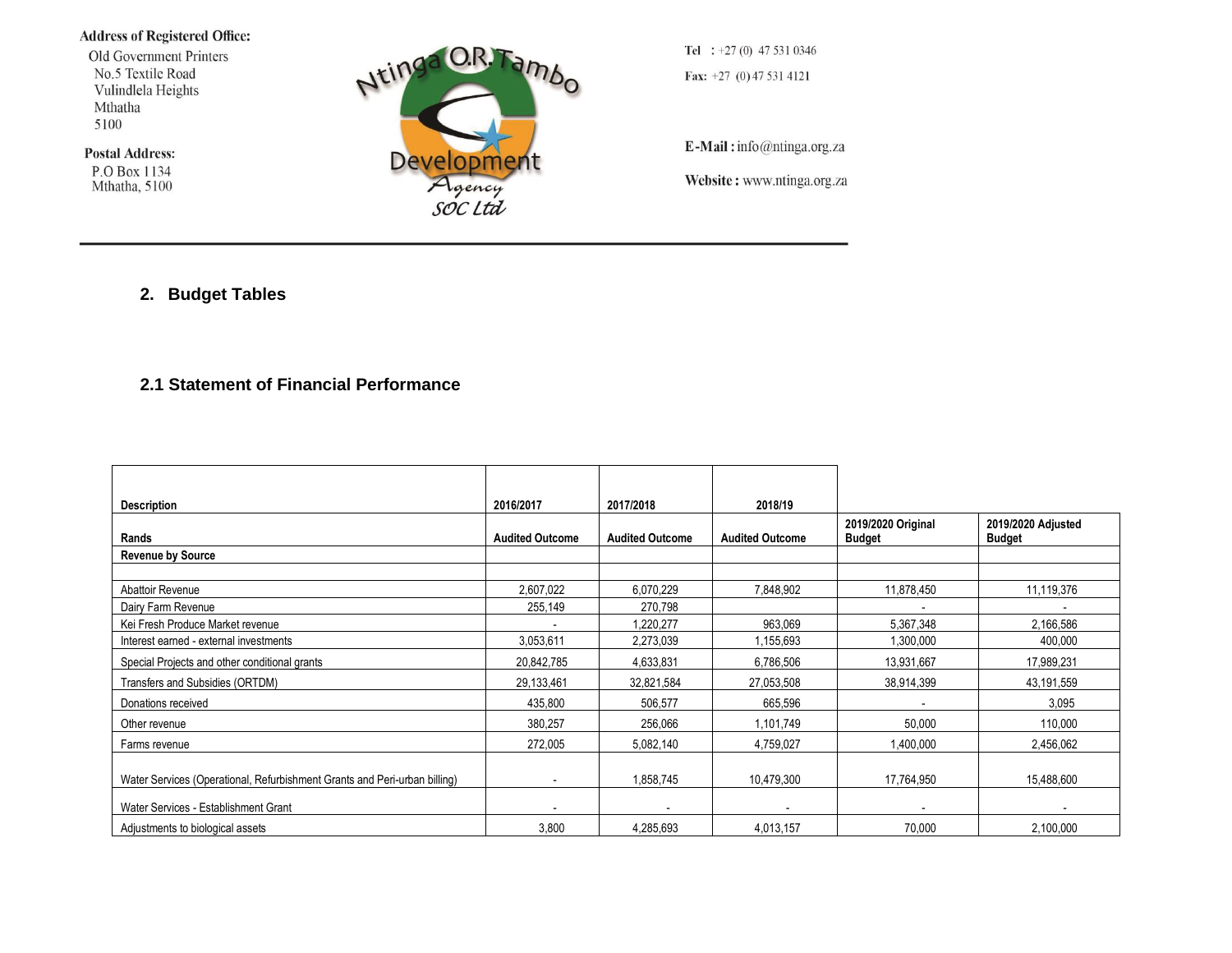| <b>Description</b>                                            | 2016/2017              | 2017/2018              | 2018/19                |                    |                    |
|---------------------------------------------------------------|------------------------|------------------------|------------------------|--------------------|--------------------|
|                                                               |                        |                        |                        | 2019/2020 Original | 2019/2020 Adjusted |
| Rands                                                         | <b>Audited Outcome</b> | <b>Audited Outcome</b> | <b>Audited Outcome</b> | <b>Budget</b>      | <b>Budget</b>      |
| Gains on disposal of PPE                                      | 237,146                | 300.514                | 213,286                | 40.000             | 40,000             |
| Decrease in provision for doubtful debts                      | $\overline{a}$         | 29.440                 | 55.684                 | $\sim$             | $\blacksquare$     |
| Donation of Assets by parent municipality                     |                        | 62,258,495             | 10,781,346             |                    |                    |
|                                                               |                        |                        |                        |                    |                    |
| Total Revenue (excluding capital transfers and contributions) | 57,221,036             | 121,867,428            | 75,876,823             | 90,716,814         | 95,064,509         |
|                                                               |                        |                        |                        |                    |                    |
| <b>Expenditure By Type</b>                                    |                        |                        |                        |                    |                    |
| Employee related costs                                        | 21,645,270             | 34.274.310             | 41.536.267             | 45.486.915         | 44.706.503         |
| <b>Board of Directors Allowances</b>                          | 318,002                | 1,076,060              | 1,135,302              | 820,628            | 620,628            |
|                                                               |                        |                        |                        |                    |                    |
| Board of Directors Travelling, Accommodation & other          | 684.888                | 650.048                | 275.990                | 584.500            | 567.000            |
| Debt impairment                                               | 27,875                 | 387,582                | $\sim$                 | $\sim$             | $\blacksquare$     |
| Depreciation                                                  | 740,273                | 4,016,134              | 4,237,152              | 3,723,570          | 4,702,498          |
| Assets impairment                                             | $\sim$                 | 4,530,507              | 7,287,711              |                    | $\sim$             |
| Finance charges                                               | 16,569                 | 31,770                 | 40,571                 | 37.800             | 37.800             |
| Repairs and Maintenance                                       | 113,324                | 216,572                | 486,596                | 220,000            | 175,000            |
| <b>Fresh Produce Market Operations</b>                        | 5,939,781              | 2,473,468              | 2,454,787              | 3.261.039          | 3,076,281          |
| <b>Abattoir Operations</b>                                    | 3,008,047              | 6,349,700              | 11,028,217             | 3,722,163          | 2,783,056          |
| Dairy Farm Operations                                         | 720,638                | 559,079                |                        |                    |                    |
| Farms Operations                                              | 7,936,689              | 4,057,476              | 3,145,429              | 10,013,949         | 10,709,391         |
| <b>Water Services Operations</b>                              | 2,582,553              | 1,069,899              | 2,279,525              | 3,860,800          | 4,025,000          |
| Special Projects (Transfers and Grants)                       | 1,248,391              | 628,494                | 5,832,979              | 9,913,043          | 13,688,505         |
| Other Operating Expenditure                                   | 5,066,117              | 6,666,902              | 7,652,844              | 8,762,871          | 7,660,923          |
| Adjustments to Biological Assets                              | 139,550                | 310,844                | 454,650                | 150,000            | 100,000            |
| <b>Total Expenditure</b>                                      | 50,187,968             | 67,298,844             | 87,848,020             | 90,557,278         | 92,852,583         |
|                                                               |                        |                        |                        |                    |                    |
|                                                               |                        |                        |                        |                    |                    |
| Surplus/ (Deficit) for the year                               | 7,033,069              | 54.568.585             | $-11,971,197$          | 159.536            | 2,211,926          |
|                                                               |                        |                        |                        |                    |                    |
| Income Tax                                                    |                        | 1,866,427              | 5,353,124              |                    |                    |
|                                                               |                        |                        |                        |                    |                    |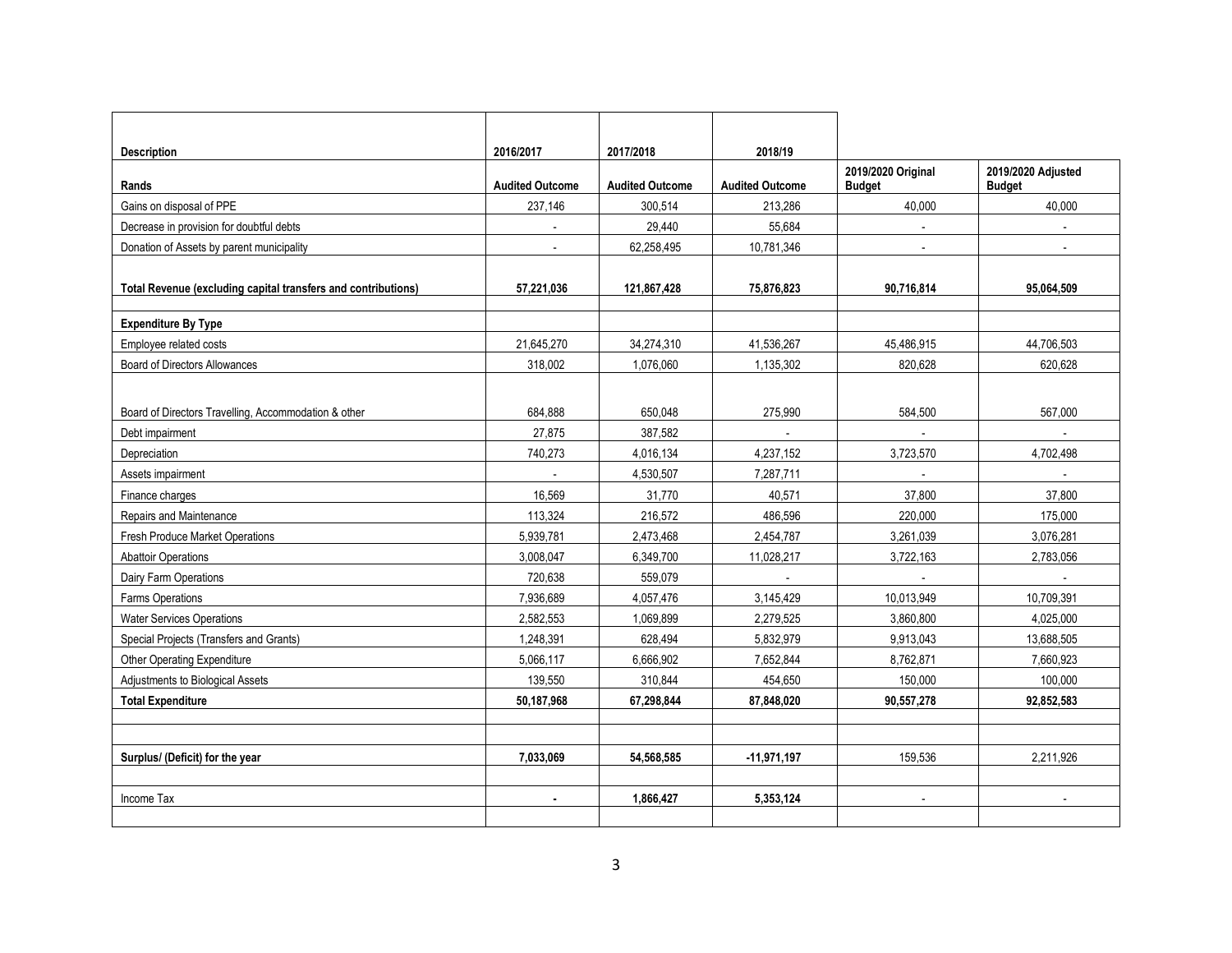| <b>Description</b>                               | 2016/2017              | 2017/2018              | 2018/19                |                                     |                                     |
|--------------------------------------------------|------------------------|------------------------|------------------------|-------------------------------------|-------------------------------------|
| Rands                                            | <b>Audited Outcome</b> | <b>Audited Outcome</b> | <b>Audited Outcome</b> | 2019/2020 Original<br><b>Budget</b> | 2019/2020 Adjusted<br><b>Budget</b> |
| <b>Profit After Tax</b>                          | 7,033,069              | 56,435,012             | $-6,618,073$           | 159.536                             | 2,211,926                           |
|                                                  |                        |                        |                        |                                     |                                     |
| Accumulated surplus at the beginning of the year | 28,541,440             | 35,574,511             | 92,009,520             | 80,083,433                          | 85,391,447                          |
| Accumulated surplus at the end of the year       | 35,574,508             | 92,009,523             | 85,391,447             | 80,242,969                          | 87,603,372                          |

## **2.2 Statement of Financial Position**

|                                            | 2016/2017               | 2017/2018               | 2018/2019               |                        |                              |
|--------------------------------------------|-------------------------|-------------------------|-------------------------|------------------------|------------------------------|
|                                            |                         |                         |                         |                        |                              |
| <b>Description</b>                         | <b>Audited Outcomes</b> | <b>Audited Outcomes</b> | <b>Audited Outcomes</b> |                        | <b>Budget year 2019/2020</b> |
| Rands                                      |                         |                         |                         | <b>Original Budget</b> | <b>Adjusted Budget</b>       |
|                                            |                         |                         |                         |                        |                              |
| <b>ASSETS</b>                              |                         |                         |                         |                        |                              |
| <b>Current assets</b>                      |                         |                         |                         |                        |                              |
| Cash and Cash Equivalents                  | 36,254,354              | 30,880,253              | 6,282,309               | 15,292,744             | 10,160,596                   |
| Receivables from Exchange Transactions     | 20,899                  | 1,651,914               | 11,220,406              | 1,100,000              | 1,100,000                    |
| Receivables from Non-Exchange Transactions | 6,208,828               | 924,075                 | 192,578                 | 200,000                | 200,000                      |
| Taxes                                      | 169,940                 | 1,866,427               | 7,219,552               |                        | 7,219,552                    |
| Inventory                                  | 199,262                 | 982,361                 | 170,266                 | 900,000                | 200,000                      |
| <b>Total current assets</b>                | 42,853,282              | 36,305,031              | 25,085,112              | 17,492,744             | 18,880,148                   |
|                                            |                         |                         |                         |                        |                              |
|                                            |                         |                         |                         |                        |                              |
| Non current assets                         |                         |                         |                         |                        |                              |
| Property, plant and equipment              | 4,265,631               | 54,931,715              | 61,518,434              | 59,610,630             | 58,827,117                   |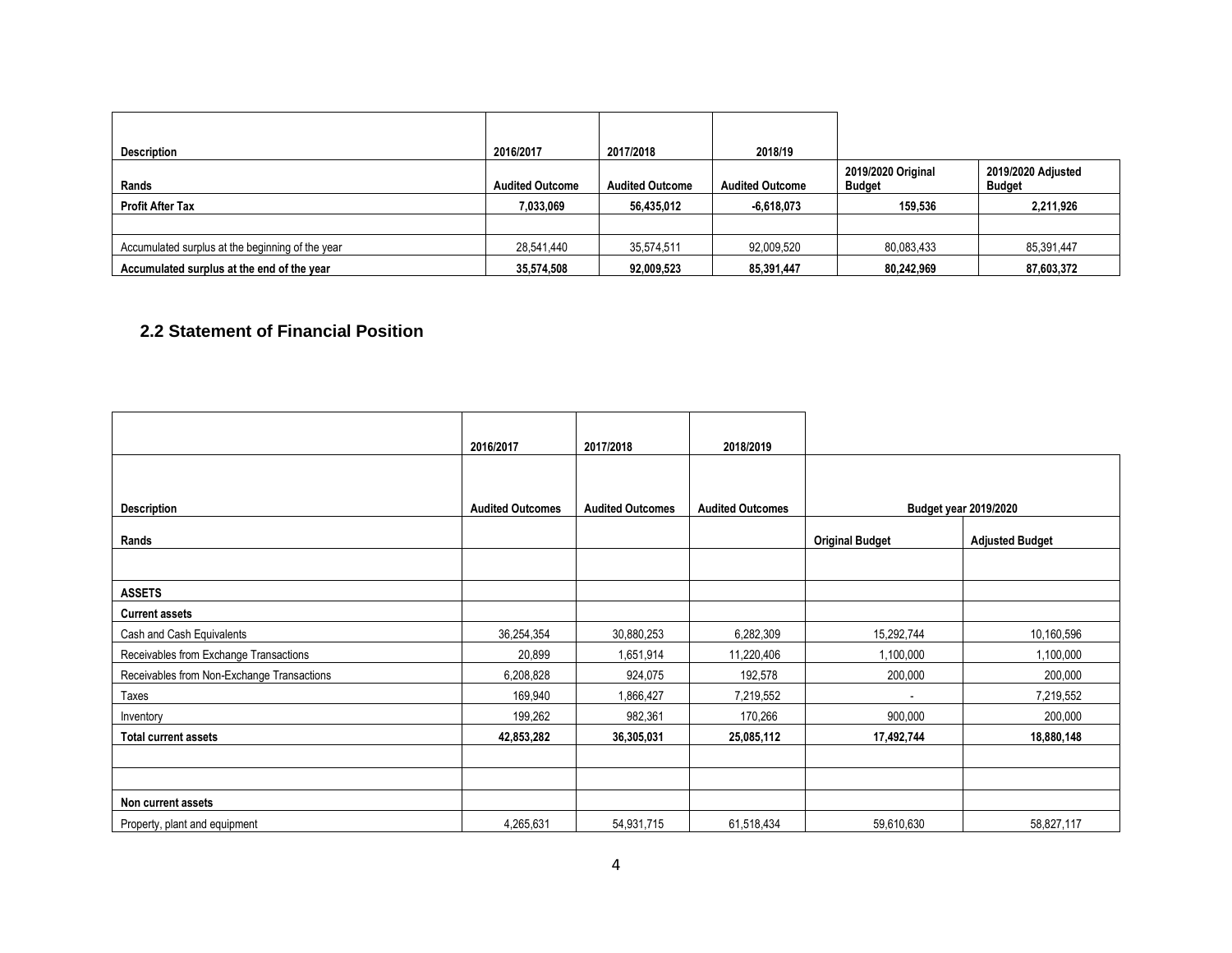|                                                    | 2016/2017               | 2017/2018               | 2018/2019               |                          |                              |
|----------------------------------------------------|-------------------------|-------------------------|-------------------------|--------------------------|------------------------------|
|                                                    |                         |                         |                         |                          |                              |
|                                                    |                         |                         |                         |                          |                              |
| <b>Description</b>                                 | <b>Audited Outcomes</b> | <b>Audited Outcomes</b> | <b>Audited Outcomes</b> |                          | <b>Budget year 2019/2020</b> |
| <b>Biological assets</b>                           | 760,051                 | 11,232,450              | 13,234,503              | 9,345,450                | 14,554,503                   |
| Intangible assets                                  | 814,289                 | 644,144                 | 781,249                 | 144,144                  | 538,578                      |
| Total non current assets                           | 5,839,972               | 66,808,310              | 75,534,185              | 69,100,225               | 73,920,197                   |
| <b>TOTAL ASSETS</b>                                | 48,693,255              | 103,113,341             | 100,619,297             | 86,592,969               | 92,800,345                   |
|                                                    |                         |                         |                         |                          |                              |
| <b>LIABILITIES</b>                                 |                         |                         |                         |                          |                              |
| <b>Current liabilities</b>                         |                         |                         |                         |                          |                              |
| Taxes (VAT)                                        |                         | 588,611                 | 2,654,559               | 350,000                  | 350,000                      |
| Unspent Conditional Government Grants and Receipts | 6,442,340               | 1,766,208               | 3,290,842               |                          | 1.300.000                    |
| Payables from exchange transactions                | 2,681,580               | 5,157,797               | 5,047,079               | 3,200,000                | 300,000                      |
| Payables from non-exchange transactions            | 446,973                 | 446,973                 | 446.973                 | $\overline{\phantom{a}}$ | 446.973                      |
| Current employee benefits                          | 3,547,854               | 3,144,234               | 3,788,396               | 2,800,000                | 2,800,000                    |
| <b>Total current liabilities</b>                   | 13,118,747              | 11,103,823              | 15,227,850              | 6.350.000                | 5,196,973                    |
|                                                    |                         |                         |                         |                          |                              |
| Non current liabilities                            |                         |                         |                         |                          |                              |
| <b>TOTAL LIABILITIES</b>                           | 13,118,747              | 11,103,823              | 15,227,850              | 6,350,000                | 5,196,973                    |
|                                                    |                         |                         |                         |                          |                              |
| <b>NET ASSETS</b>                                  | 35,574,508              | 92,009,518              | 85,391,447              | 80,242,969               | 87,603,372                   |
| <b>COMMUNITY WEALTH/EQUITY</b>                     |                         |                         |                         |                          |                              |
| <b>Accumulated Surplus/(Deficit)</b>               | 35,574,508              | 92,009,518              | 85,391,447              | 80.242.969               | 87,603,372                   |
| TOTAL COMMUNITY WEALTH/EQUITY                      | 35,574,508              | 92,009,518              | 85,391,447              | 80,242,969               | 87,603,372                   |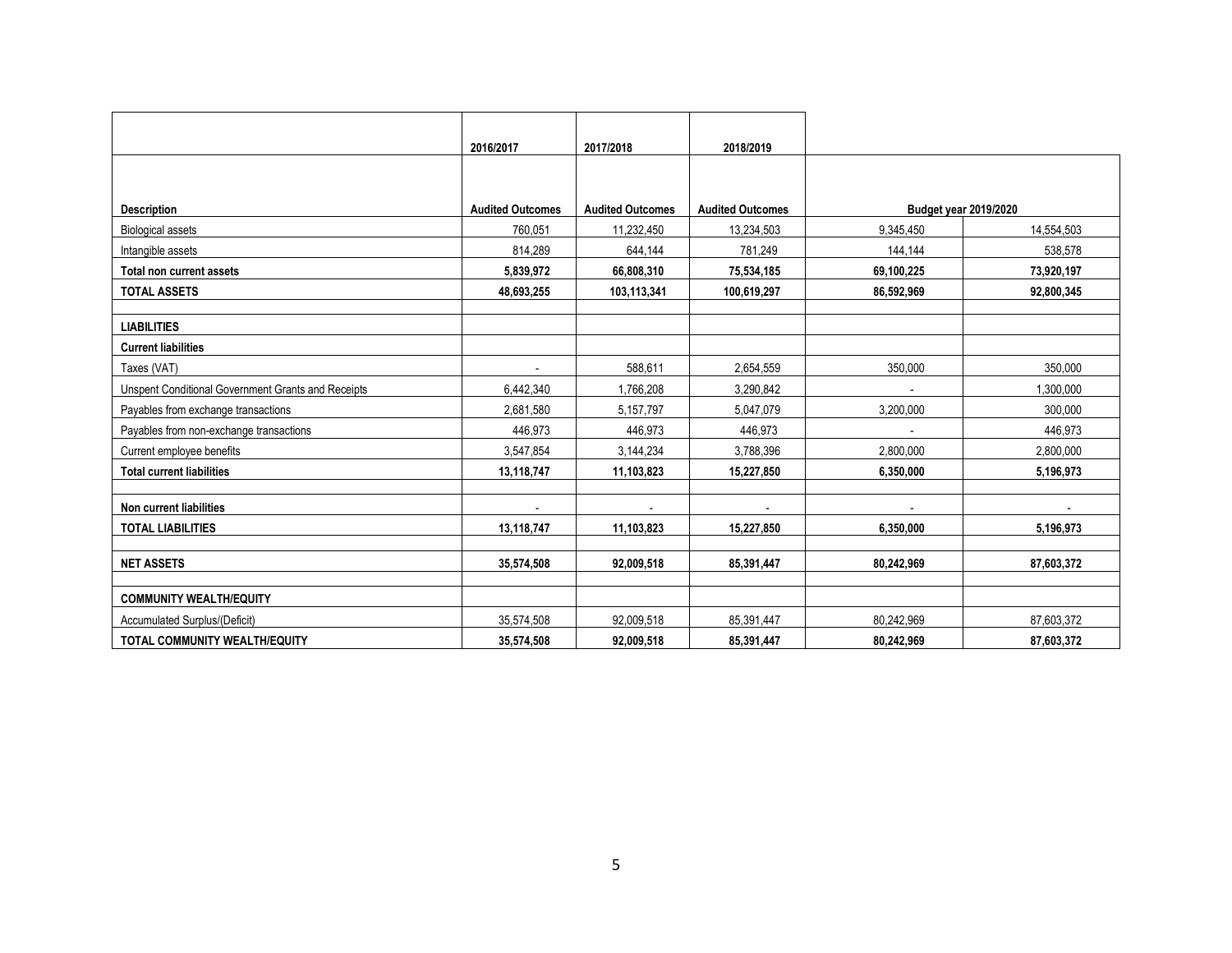## **2.3 Cash-Flow Statement**

| <b>Description</b>                                    | 2016/2017                | 2017/2018              | 2018/2019              |                        |                          |
|-------------------------------------------------------|--------------------------|------------------------|------------------------|------------------------|--------------------------|
|                                                       |                          |                        |                        |                        |                          |
| Rands                                                 | <b>Audited Outcome</b>   | <b>Audited Outcome</b> | <b>Audited Outcome</b> |                        | Budget year 2019/2020    |
|                                                       |                          |                        |                        |                        |                          |
|                                                       |                          |                        |                        | <b>Original Budget</b> | <b>Adjusted Budget</b>   |
| <b>CASH FLOW FROM OPERATING ACTIVITIES</b>            |                          |                        |                        |                        |                          |
| <b>Receipts</b>                                       |                          |                        |                        |                        |                          |
| Sales of goods and services                           | 1,127,787                | 12,597,748             | 16,370,736             | 50,342,415             | 31,230,624               |
| Grants and public contributions                       | 47,248,480               | 43,778,466             | 34,505,610             | 38,914,399             | 59,189,948               |
| Interest                                              | 3,053,611                | 2,273,039              | 1,155,693              | 1,300,000              | 400,000                  |
| Payments                                              |                          |                        |                        |                        |                          |
| Suppliers and employees                               | $-37,195,442$            | $-62,256,404$          | $-70,891,815$          | $-82,709,454$          | $-87,126,913$            |
| Finance charges                                       | $-16,569$                | $-31,770$              | $-40,571$              | $-37,800$              | $-37,800$                |
| <b>Transfers and Grants</b>                           | $-5,939,781$             |                        |                        |                        |                          |
| NET CASH FROM/(USED) OPERATING ACTIVITIES             | 8,278,086                | $-3,638,921$           | $-18.900.347$          | 7.809.560              | 3,655,859                |
|                                                       |                          |                        |                        |                        |                          |
| <b>CASH FLOWS FROM INVESTING ACTIVITIES</b>           |                          |                        |                        |                        |                          |
|                                                       |                          |                        |                        |                        |                          |
| Proceeds on disposal of Property, Plant and Equipment | 539,088                  | 607,921                | 702,431                | 120,000                | 120,000                  |
| Proceeds on disposal of Biological Assets             | 49.900                   | 2,210,953              | 2,668,856              | $\sim$                 | $\overline{\phantom{a}}$ |
| Purchase of Intangible Assets                         | $-805,184$               |                        | $-315,580$             |                        |                          |
| Purchase of Biological Assets                         | $-318,000$               | $-1,203,766$           | $-1,112,402$           | $-700,000$             | $-700,000$               |
| Purchase of Property, Plant and Equipment             | $-1,729,822$             | $-4,612,167$           | $-7,640,902$           | $-1,822,000$           | $-1,768,510$             |
| NET CASH FROM/(USED) INVESTING ACTIVITIES             | $-2,264,020$             | $-2,997,060$           | $-5,697,597$           | $-2,402,000$           | $-2,348,510$             |
|                                                       |                          |                        |                        |                        |                          |
| <b>CASH FLOWS FROM FINANCING ACTIVITIES</b>           |                          |                        |                        |                        |                          |
| Receipts                                              | $\overline{\phantom{a}}$ |                        |                        |                        |                          |
|                                                       |                          |                        |                        |                        |                          |
| Repayment of borrowing                                | $\blacksquare$           | $\blacksquare$         | $\blacksquare$         | $\blacksquare$         | $\overline{a}$           |
| NET CASH FROM/(USED) FINANCING ACTIVITIES             | $\blacksquare$           |                        | ٠                      | $\blacksquare$         | $\blacksquare$           |
| NET INCREASE/ (DECREASE) IN CASH HELD                 | 6,014,066                | $-6,635,981$           | $-24,597,944$          | 5,407,560              | 1,307,349                |
|                                                       |                          |                        |                        |                        |                          |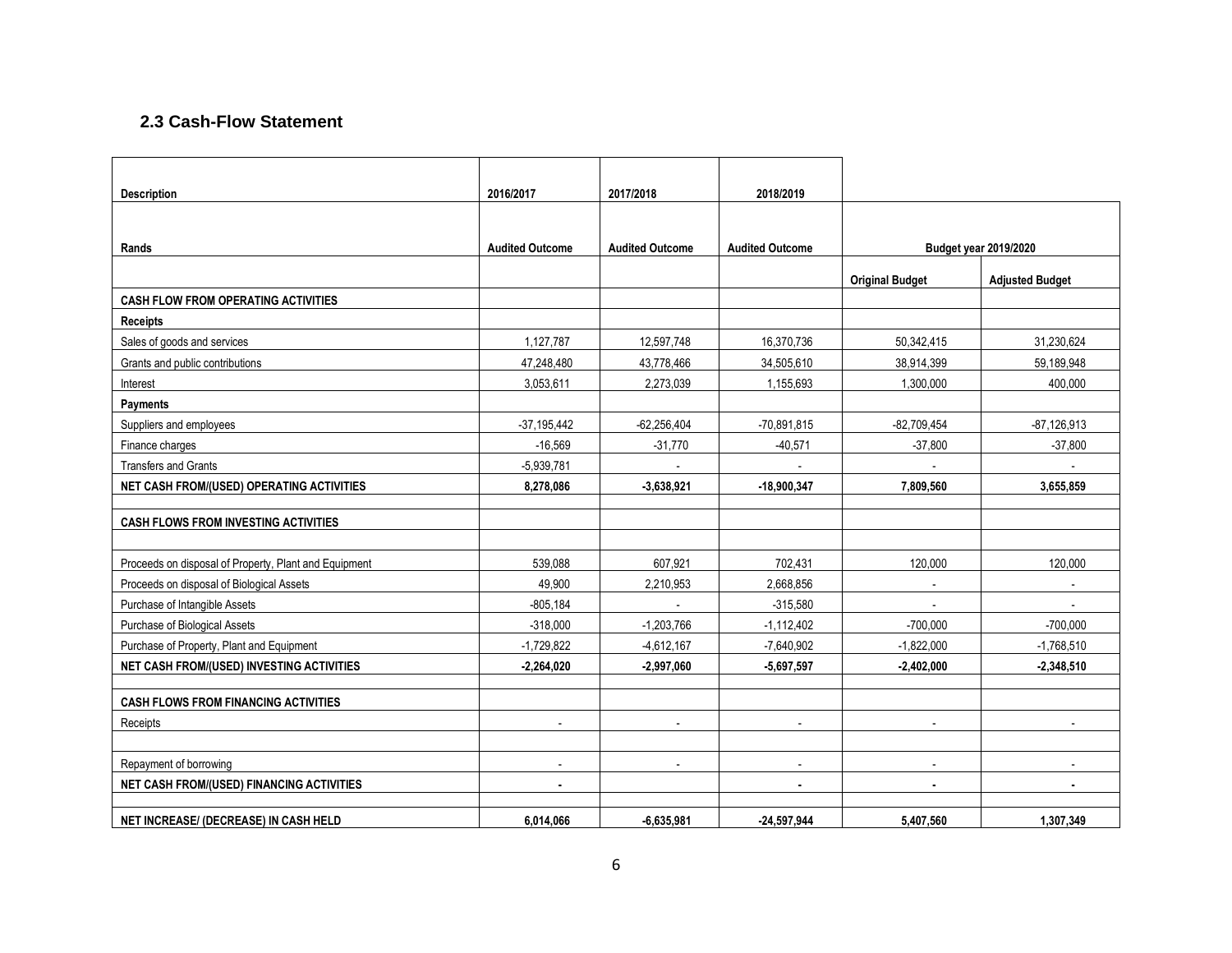| Description                                     | 2016/2017              | 2017/2018              | 2018/2019              |                              |                        |
|-------------------------------------------------|------------------------|------------------------|------------------------|------------------------------|------------------------|
| Rands                                           | <b>Audited Outcome</b> | <b>Audited Outcome</b> | <b>Audited Outcome</b> | <b>Budget year 2019/2020</b> |                        |
|                                                 |                        |                        |                        | <b>Original Budget</b>       | <b>Adjusted Budget</b> |
| Cash/cash equivalents at beginning of the year: | 30,240,288             | 37,516,234             | 30,880,253             | 9,885,184                    | 6,282,309              |
| Cash/cash equivalents at the year end:          | 36,254,354             | 30,880,253             | 6,282,309              | 15,292,744                   | 7,589,658              |

# **2.4 Budget Summary Per Entity Goal**

|                    |                                                                                                                                                               | 2019/20 BUDGET SUMMARY PER GOAL |                                |                           |                            |                           |                      |
|--------------------|---------------------------------------------------------------------------------------------------------------------------------------------------------------|---------------------------------|--------------------------------|---------------------------|----------------------------|---------------------------|----------------------|
| <b>GOAL</b><br>NO. | <b>DESCRIPTION</b>                                                                                                                                            |                                 | <b>OPERATIONAL EXPENDITURE</b> |                           | <b>CAPITAL EXPENDITURE</b> |                           | 2019/20 TOTAL BUDGET |
|                    |                                                                                                                                                               | <b>Original Budget</b>          | <b>Adjusted budget</b>         | Original<br><b>Budget</b> | Adjusted<br>budget         | Original<br><b>Budget</b> | Adjusted<br>budget   |
|                    |                                                                                                                                                               |                                 |                                |                           |                            |                           |                      |
|                    | Sustainable Water Services (water supply and<br>sanitation) Systems.                                                                                          | 14,953,254.91                   | 14,058,003.83                  | $\sim$                    | $\overline{\phantom{a}}$   | 14,953,254.91             | 14,058,003.83        |
| 2                  | and Enabled Full<br>Chains<br>Enhanced<br>Value<br>downstream) for Agricultural<br>8 <sup>8</sup><br>(upstream<br>Produce, Markets, Abattoirs and Aquaculture | 28,604,889.58                   | 28,488,948.51                  | 2,427,000.00              | 2,178,510.00               | 31,031,889.58             | 30,667,458.51        |
| 3                  | Diversified Partnerships that Promote Inclusive<br>Socio-economic Development and Growth                                                                      | 9,913,043.48                    | 13,688,504.62                  |                           |                            | 9,913,043.48              | 13,688,504.62        |